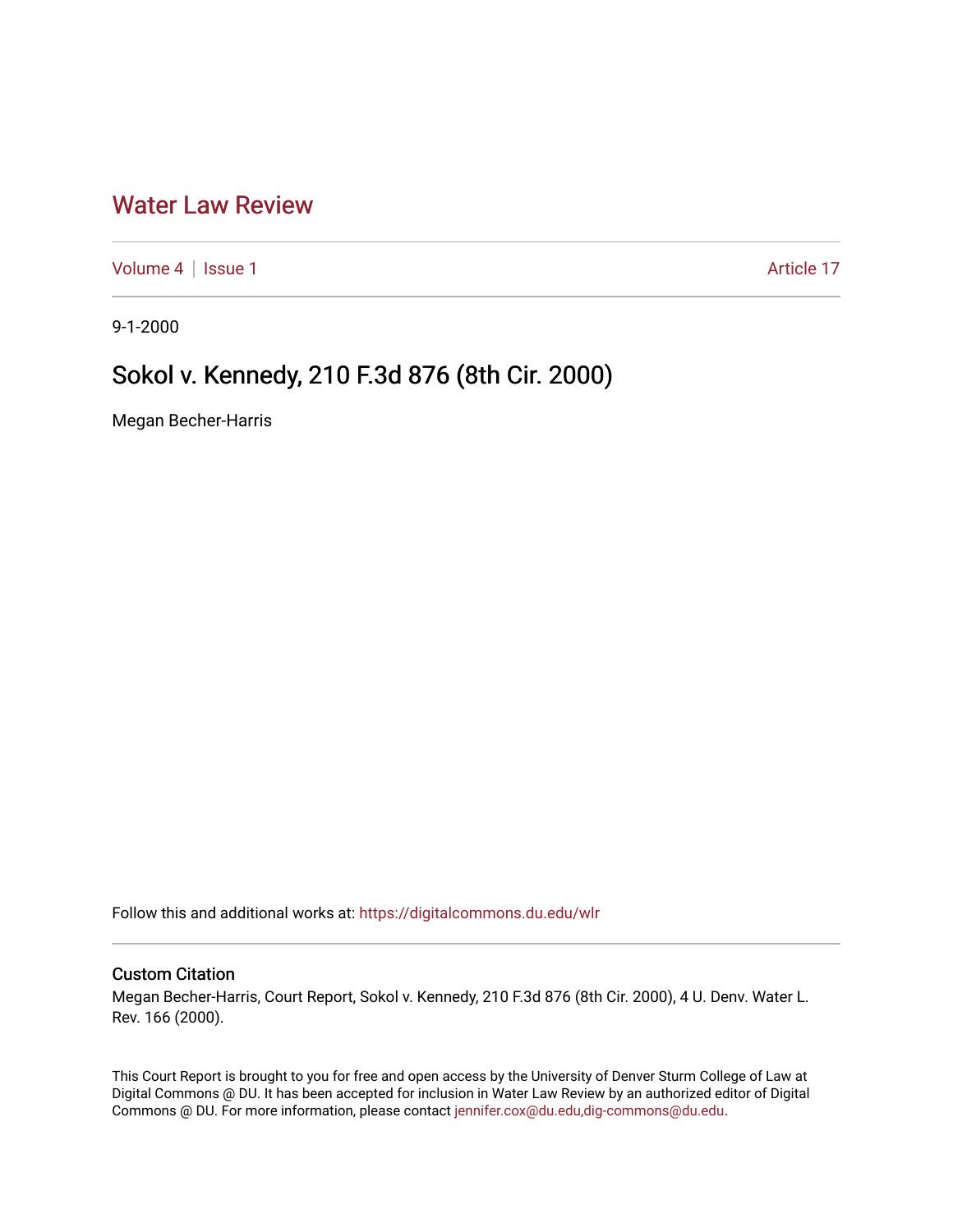penalty. On remand, Krilich filed a Rule 60(b) (4) motion to vacate the judgment as void because the district court lacked subject matter jurisdiction over EPA's complaint. The district court denied the motion and Krilich appealed.

On appeal, Krilich argued that the district court lacked subject matter jurisdiction because the wetland he allegedly filled was an "isolated intrastate wetland" and was not part of the "waters of the United States" within the meaning of the CWA. Krilich argued that the "isolated intrastate wetland" was beyond the federal government's commerce power to regulate, and therefore the district court lacked subject matter jurisdiction over EPA's complaint. In addition, Krilich contended the district court lacked subject matter jurisdiction despite the fact he had agreed in the consent decree that the wetland he filled was part of the "waters of the United States."

The court held that the district court had subject matter jurisdiction over EPA's case against Krilich because EPA civilly charged him with violating a federal statute, which was within the federal courts' federal question jurisdiction. In reaching its holding, the court stated Krilich confused the meaning of the term 'jurisdiction." The court stated the interstate commerce power to regulate "waters of the United States" did not affect the subject matter jurisdiction of the district court to hear the case. Rather, the issue of whether the wetland Krilich filled was within Congress's interstate commerce power to regulate was an element of the offense itself. Krilich's violation of the CWA triggered the district court's jurisdiction. Therefore, the court affirmed the district court's denial of Krilich's 60(b) (4) motion to bar enforcement of the penalty.

*Julie E. Hultgren*

### **EIGHTH CIRCUIT**

Sokol v. Kennedy, **210 F.3d 876 (8th Cir. 2000)** (holding the National Park Service's identification and application of the "significant and important" values criteria rather than the "outstandingly remarkable" values criteria to determine and set boundaries for protected river area violated the Wild and Scenic Rivers Act, and that the Wild and Scenic Rivers Act does not require physical demarcation of protected river boundaries).

The Wild and Scenic Rivers Act ("Act") protects portions of certain rivers determined to possess, along with their immediate surrounding environments, "outstandingly remarkable" values. Pursuant to a 1991 amendment to the Act, Congress directed the Secretary of the Interior to select boundaries along Nebraska's Niobrara River ("River") for protection under the terms of the Act. The Secretary of the Interior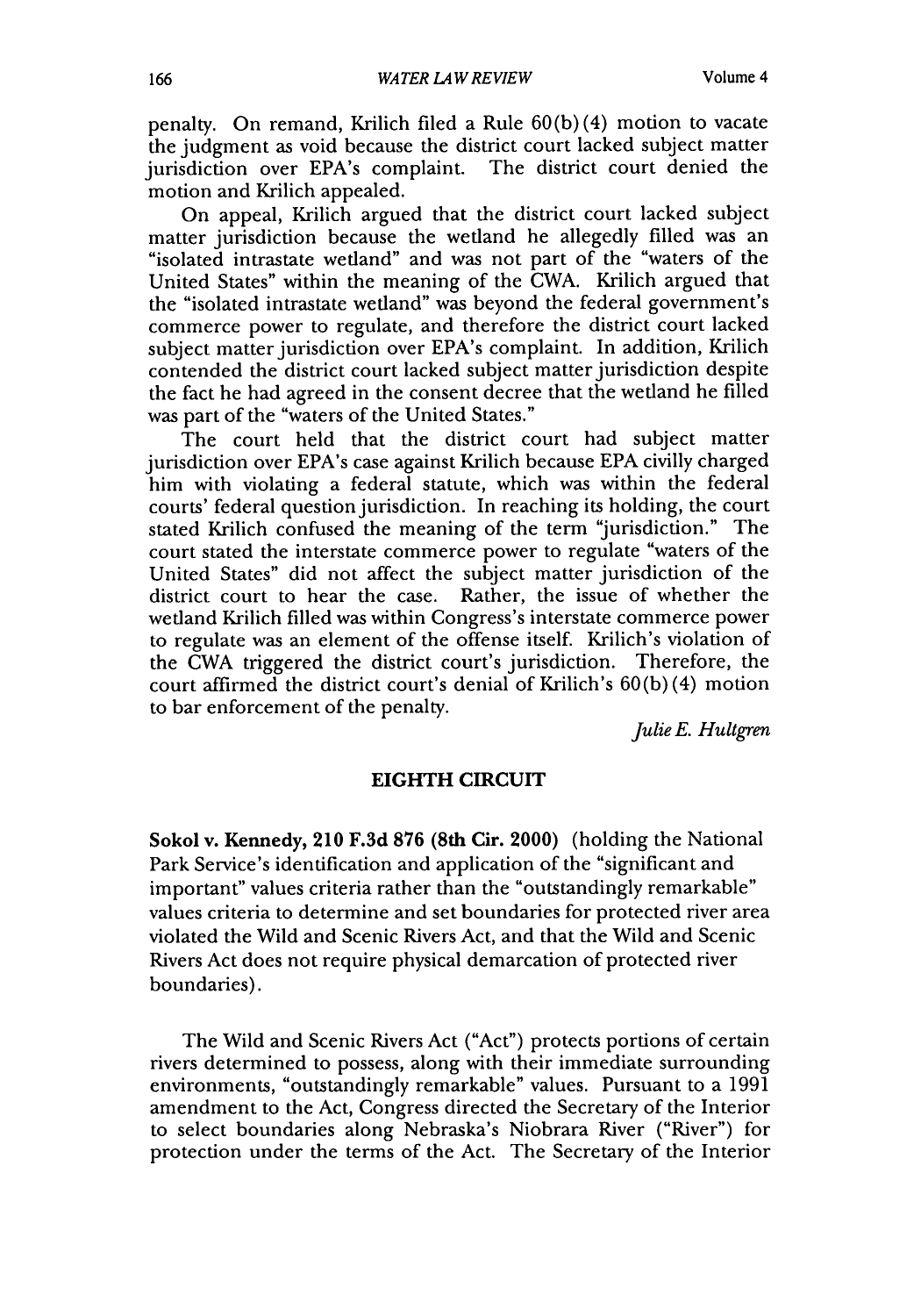subsequently delegated the responsibility of selecting such boundaries to the National Park Service ("NPS").

NPS began a four-year boundary determination process in 1992. NPS formed a planning team to research and analyze River information gathered from private and public resources, personal observations, and field studies. NPS used this information to create "resource maps" and develop boundary alternatives. Additionally, NPS formed an Advisory Commission consisting of local residents, environmental experts, business persons, and state officials, to participate in the review process and to receive and consider public comment and concern regarding boundary selection.

In considering areas for inclusion within the protected boundaries, the planning team analyzed the River in terms of its "significant and important" values. The planning team claimed it utilized the "significant and important" criteria rather than the "outstandingly remarkable" criteria set forth in the Act because the team was more familiar with the breadth of the former criteria due to its use in other regulatory schemes. The planning team argued that the "outstandingly remarkable" criteria was relevant only to the selection of new rivers requiring protection under the Act and was not relevant to the establishment of boundaries for selected rivers. When NPS received a complaint from David Sokol ("Sokol"), plaintiff and landowner, that NPS's use of the "significant and important" criteria violated the language of the Act, NPS purported to utilize the "outstandingly remarkable" criteria. NPS stated this criteria was synonymous with the "significant and important" criteria. NPS revised its draft and final boundary alternatives and its final Record of Decision to reflect its use of the "outstandingly remarkable" criteria in boundary determinations.

Sokol filed suit in the United States District Court for the District of Nebraska claiming NPS violated the Act. He claimed NPS failed to utilize the required "outstandingly remarkable" standard and failed to physically mark the finally determined River area boundaries. NPS responded that it had complete discretion to determine the final River area boundaries to protect and that the Act failed to provide an absolute standard for setting boundaries. NPS further responded that the "outstandingly remarkable" criteria did not apply and, even if such criteria did apply, the "significant and important" criteria utilized by the planning team was synonymous with such criteria. Finally, NPS argued the Act did not require physical demarcation of river boundaries. The district court granted NPS's motion for summary judgment.

Applying the arbitrary and capricious standard of the Administrative Procedure Act to NPS's action, the United States Court of Appeals for the Eighth Circuit reversed and remanded the district court's decision. The court noted the Act provides that each river protected under the Act must be administered to protect and enhance